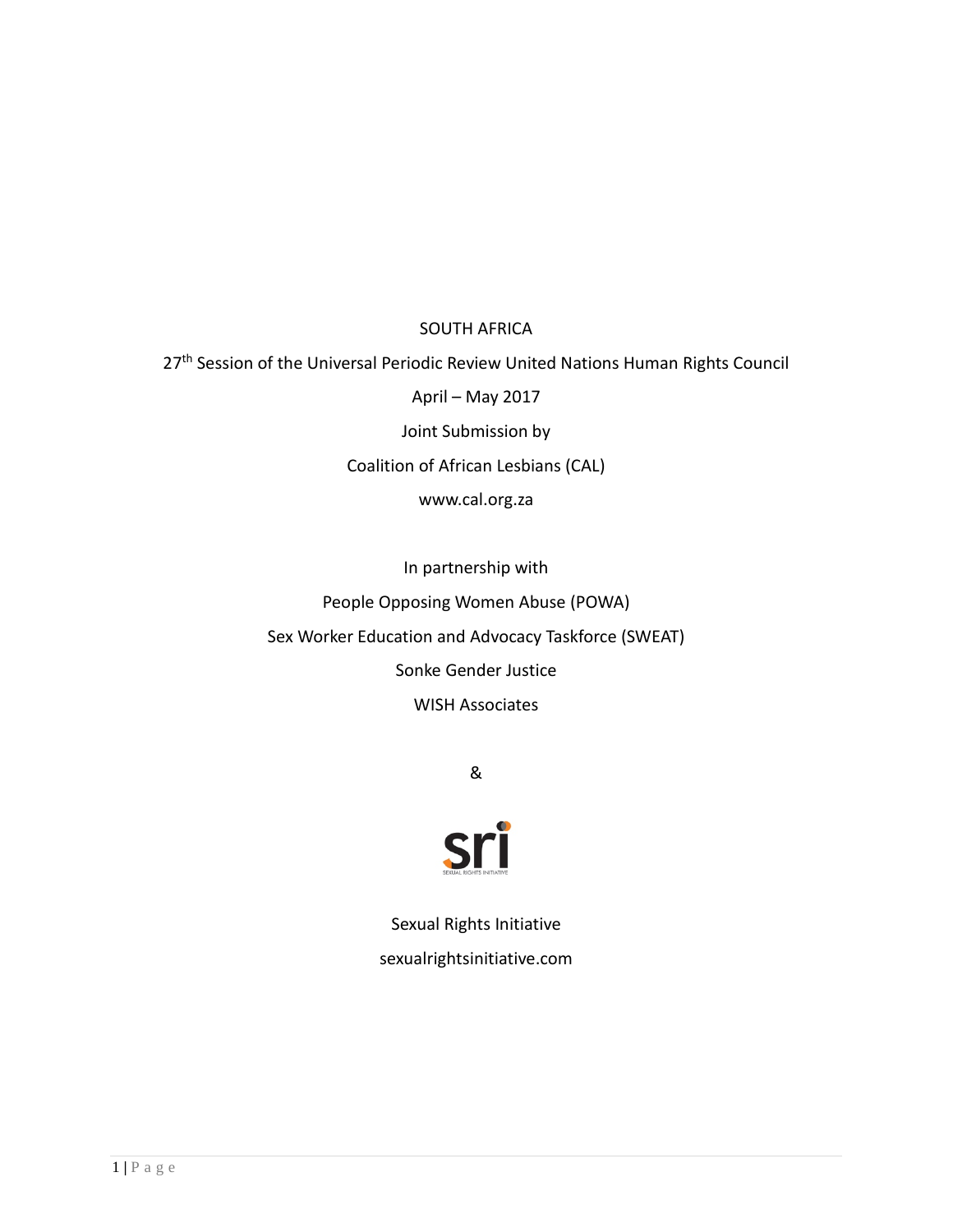**Key words:** sex work, abortion, comprehensive sexuality education, maternal mortality, sexual violence, domestic violence, persons living with HIV, sexual and reproductive rights, violence and discrimination on the basis of sexual orientation and gender identity.

# **Executive Summary**

- [1](#page-1-0). This report is submitted by The Coalition of African Lesbians (CAL)<sup>1</sup> and the Sexual Rights Initiative<sup>[2](#page-1-1)</sup> in collaboration with People opposing women Abuse (POWA), Sex worker education and advocacy Taskforce (SWEAT), Sonke Gender Justice and the WISH Associates. CAL acknowledges the important role played by international human rights oversight bodies in monitoring the promotion, protection and fulfilment of human rights within national jurisdictions and welcomes the opportunity to support the work of the Human Rights Council through the submission of this report.
- 2. The report focuses on sexual and reproductive health and justice issues including:
	- i. Reproductive health including adolescent sexuality, comprehensive sexuality education, contraception and abortion.
	- ii. Gender-based violence including on the basis of sexual orientation and gender identity and expression
	- iii. Sex work
	- iv. HIV/AIDS

# **Progress since South Africa's second Universal Periodic Review in 2012**

3. During its second UPR, South Africa received a number of recommendations on the rights of women including recommendations to develop campaigns raising awareness on discrimination of women at all levels of society, implementation of a national strategy and development of legislation aimed at eliminating all forms of discrimination against women

<span id="page-1-0"></span> $\overline{a}$ <sup>1</sup> CAL was formed in 2003 as a regional network of organisations in sub-Saharan Africa committed to advancing freedom, justice and bodily autonomy for all women on the African continent and beyond.

<span id="page-1-1"></span> $^2$  The Sexual Rights Initiative is a coalition including Action Canada for Sexual Health and Rights, Akahatá Equipo de Trabajo en Sexualidades y Generos (Latin America), Coalition of African Lesbians, Creating Resources for Empowerment in Action (India), The Egyptian Initiative for Personal Rights and The Federation for Women and Family Planning (Poland).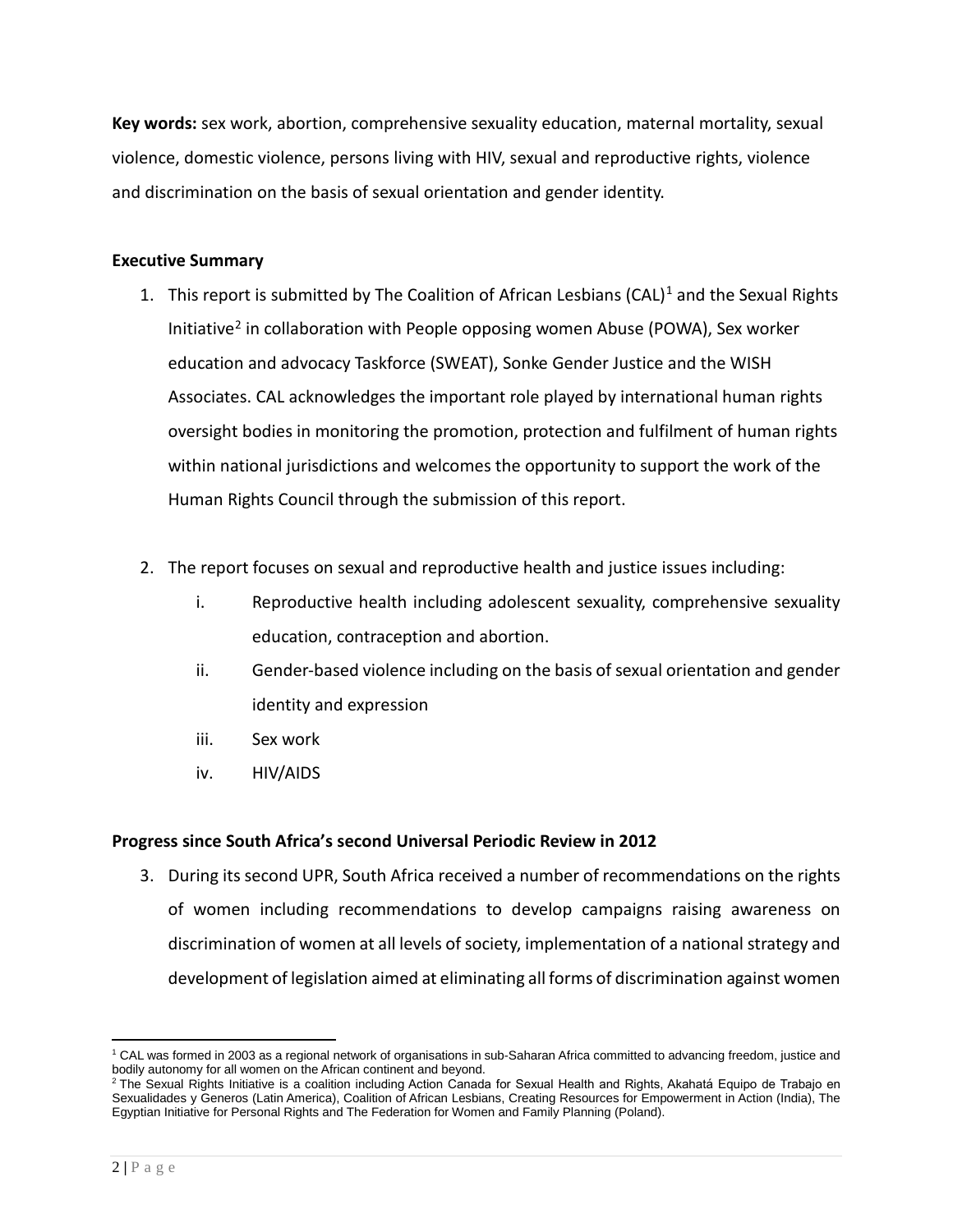and sexual violence perpetrated by different actors, and the development of strategy to protect and promote reproductive health of women and girls. It also received recommendations on the development and implementation of national policies protecting persons from discrimination and violence motivated by sex (including pregnancy and gender), race, ethnicity, health status, sexual orientation and gender identity.

- 4. South Africa has made little progress with the implementation of these recommendations however, some positive developments include the National Strategic Plan for a Campaign on Accelerated Reduction of Maternal, Child Mortality in Africa adopted in 2013 as well as the South African National Sex Worker and HIV Plan, launched in 2016 by the South African National AIDS Council.[3](#page-2-0)
- 5. This report offers a critical review the state's performance since 2012 concerning sexual and reproductive rights of women and vulnerable communities and offers further recommendations. It was prepared in consultation with various civil society organisations who are committed to the realisation of sexual and reproductive health rights for all women in South Africa. The subsequent references to research offer vital statistics as well as glimpses into the lived realities of women and vulnerable communities.

# **Domestic and Regional Legal Framework**

# **Constitution of South Africa and National legislation**

6. South Africa's Constitution provides a strong framework for the respect, promotion, protection and fulfilment of fundamental human rights and freedoms. Notably, the Constitution establishes the right to human dignity, non-discrimination, including on the grounds of sexual orientation and gender, and justiciable economic, social and cultural rights. The constitutional framework is supported by several acts of parliament and policies which seek to enhance the realisation of human rights. The Constitution also

<span id="page-2-0"></span> $\overline{a}$ <sup>3</sup> <http://sanac.org.za/2016/03/29/south-african-national-sex-worker-hiv-plan-2016-2019/>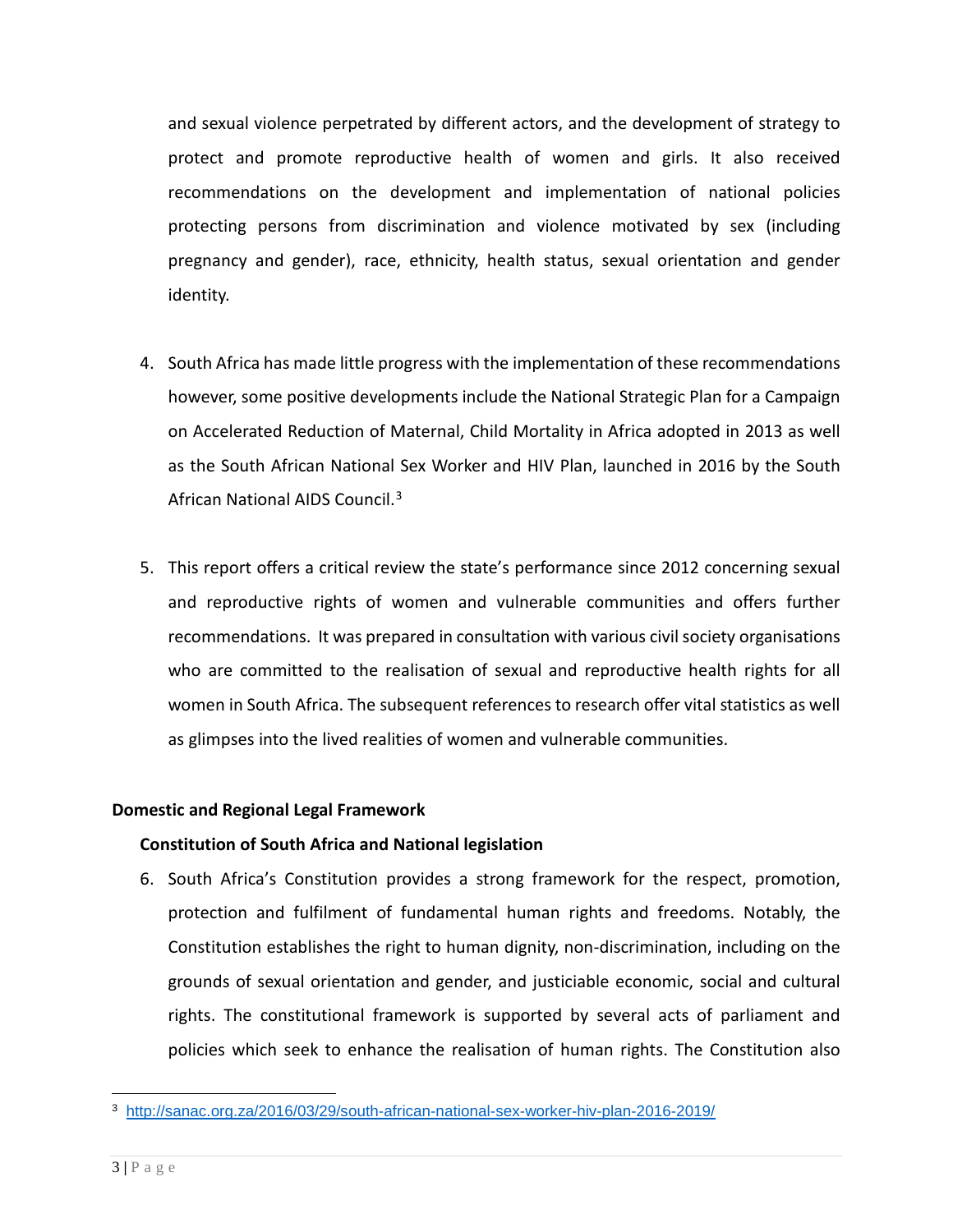establishes an institutional framework for the realisation of rights, including a Constitutional Court, the South African Human Rights Commission<sup>[4](#page-3-0)</sup> and the Commission for Gender Equality.

7. However, there are still many gaps in the realisation of justiciable social and economic rights. There is ongoing evidence of discrimination on the basis of sex, economic ability status, health status, choice of work, ethnic background and sexual orientation and gender identity with regards to the provision of health services. Violence against women is often compounded by gender inequality and economic dependence on men due to South African institutional frameworks facilitating their lack of autonomy over their bodies and lives. There are further challenges in accessing reproductive health care leading to high maternal mortality rates, discrimination based on traditional practices, the inability to access proper health services due to the criminalization of sex work and some ineffectual government practices and policies for persons living with HIV and AIDS. Sex workers and migrant workers also subjected to systemic discrimination due to criminalization and unjust policies culminating in human rights violations perpetrated by the police, including for example, assault, arbitrary and illegal arrests and the denial of appropriate access to justice and health care providers such as denial of healthcare services and harassment by the providers. Similarly, prisoners in South Africa are subjected to inhumane prison conditions which have been found to contribute to escalated levels of HIV and TB infections as well as violence.

 $\overline{a}$ 

<span id="page-3-0"></span><sup>4</sup> Commission on Gender Equality - SouthAfrica.info. (n.d.). Retrieved from http://www.southafrica.info/women/cge.htm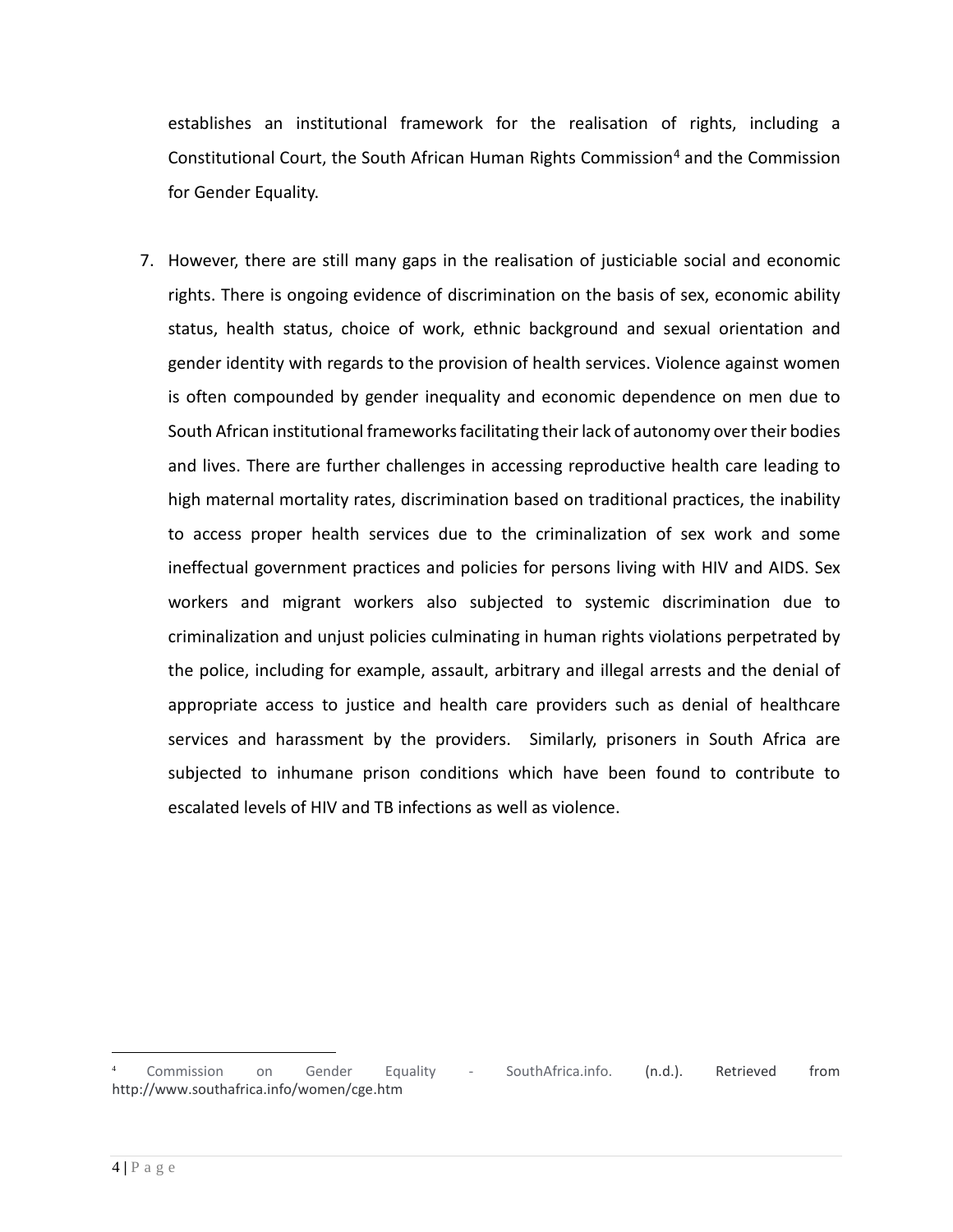## **Promotion and Protection of Human Rights**

#### **Adolescent sexuality**

8. In South Africa, 30.2% of the population are younger than 1[5](#page-4-0) years, <sup>5</sup> with 18.5% between the ages of 10-19. $6$  A study conducted by the Medical Research Council found that, 12% of students reported age of initiation of sexual activity being under 14 years, 18% reported having become pregnant before 19 years of age and one in seven reported as having contracted HIV/ AIDS in school.<sup>7</sup> There have been various policies targeting youth including the 1998 Population Policy of South Africa recognising the need to promote "responsible and healthy reproductive and sexual behaviour among adolescents and the youth to reduce the incidence of high risk teenage pregnancies, abortion and sexually transmitted diseases, including HIV/AIDS, through the provision of life skills, sexuality and gender sensitivity education, user-friendly health service and opportunities for engaging in social and community life". <sup>8</sup> However, after almost two decades, adolescent reproductive health rights in South Africa are yet to achieve full realisation.

# **Comprehensive Sexuality Education**

9. In 1995, the South African Department of Education, in conjunction with the Department of Health and Welfare, began to develop the National Policy on HIV and AIDS Education.**[9](#page-4-4)** The National Adolescent Sexual and Reproductive Health and Rights (ASRH&R) Framework Strategy (2014-2019) prepared by the Ministry of Social development

<span id="page-4-0"></span> $\overline{a}$ 5Statistics South Africa 'Mid-year population estimates 2015' Retrieved at <https://www.statssa.gov.za/publications/P0302/P03022015.pdf>

<span id="page-4-1"></span><sup>6</sup> As above

<span id="page-4-2"></span><sup>7</sup> Medical Research Council 'youth risk behavior surveillance'2011-2012 the study was conducted amongst a sample size of grade 8-11 learners selected from public schools in the 9 provinces

<span id="page-4-3"></span><sup>8</sup>National Adolescent sexual and reproductive health strategy framework 2014-2019 (2015) 2.

<span id="page-4-4"></span><sup>9</sup> Visser, M.J., 2005. Life skills training as HIV/AIDS

preventive strategy in secondary schools: evaluation of

a large scale implementation process. Journal of Social

Aspects of HIV/AIDS, 2(1), pp.203-216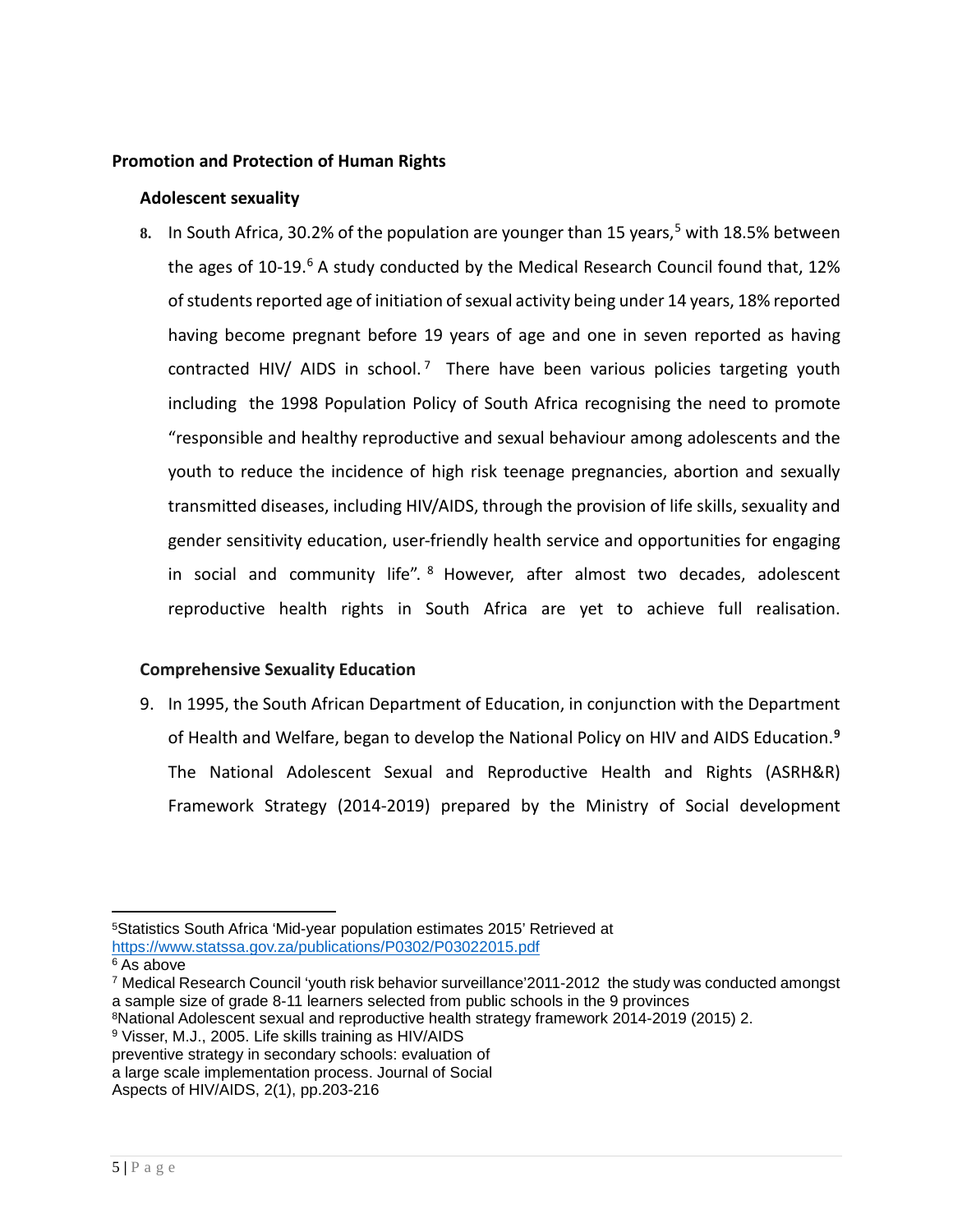identifies the need to provide comprehensive sexuality education for adolescent and vouth $10$ .

**10.** The conceptualization of the curriculum, however, is heteronormative and emphasises the monogamous family. Life Orientation (LO) emphasises abstinence rather than adressing life skills, consent, negotiation, gender equality, healthy practices and empowerment in the context of sexuality. This is not effective when dealing with issues of early pregnancy and sexually transmitted infections including HIV/AIDS.

# **Contraception**

11. In 2012, the Department of health developed the National Contraception and Fertility Planning Policy and Service Delivery Guidelines 2012. The development of these policies was aimed at combating the high HIV prevalence rate. In reading with the National Policy on HIV and AIDS Education, it identified the need to develop a 'new expanded definition of 'family planning' within the broader context of fertility management, and in so doing, develop a more holistic framework related to contraceptive provision and fertility planning  $11$ . It also identifies the need to offer more contraceptive options and integrate the training of medical health professionals on different contraceptive methods. It aims to develop a framework that will embrace the continuum of both pregnancy prevention and planning for conception, and address the implications for people living with HIV.

# **Abortion**

12. Abortion upon request up to the first 12 weeks of pregnancy has been legal in South Africa since the enactment of the Choice on Termination of Pregnancy Act of 1996. Abortions are also legally permitted up to the first 20 weeks of gestation if a medical practitioner

[http://www.dsd.gov.za/index2.php?option=com\\_docman&task=doc\\_view&gid=578&Itemid=39](http://www.dsd.gov.za/index2.php?option=com_docman&task=doc_view&gid=578&Itemid=39)

<span id="page-5-0"></span> $\overline{a}$ <sup>10</sup> National Adolescent Sexual And Reproductive Health And Rights Framework Strategy 2014 -2019 19 February 2015

<span id="page-5-1"></span><sup>11</sup> National Adolescent Sexual And Reproductive Health And Rights Framework Strategy 2014 -2019 19 February 2015

[http://www.dsd.gov.za/index2.php?option=com\\_docman&task=doc\\_view&gid=578&Itemid=39](http://www.dsd.gov.za/index2.php?option=com_docman&task=doc_view&gid=578&Itemid=39)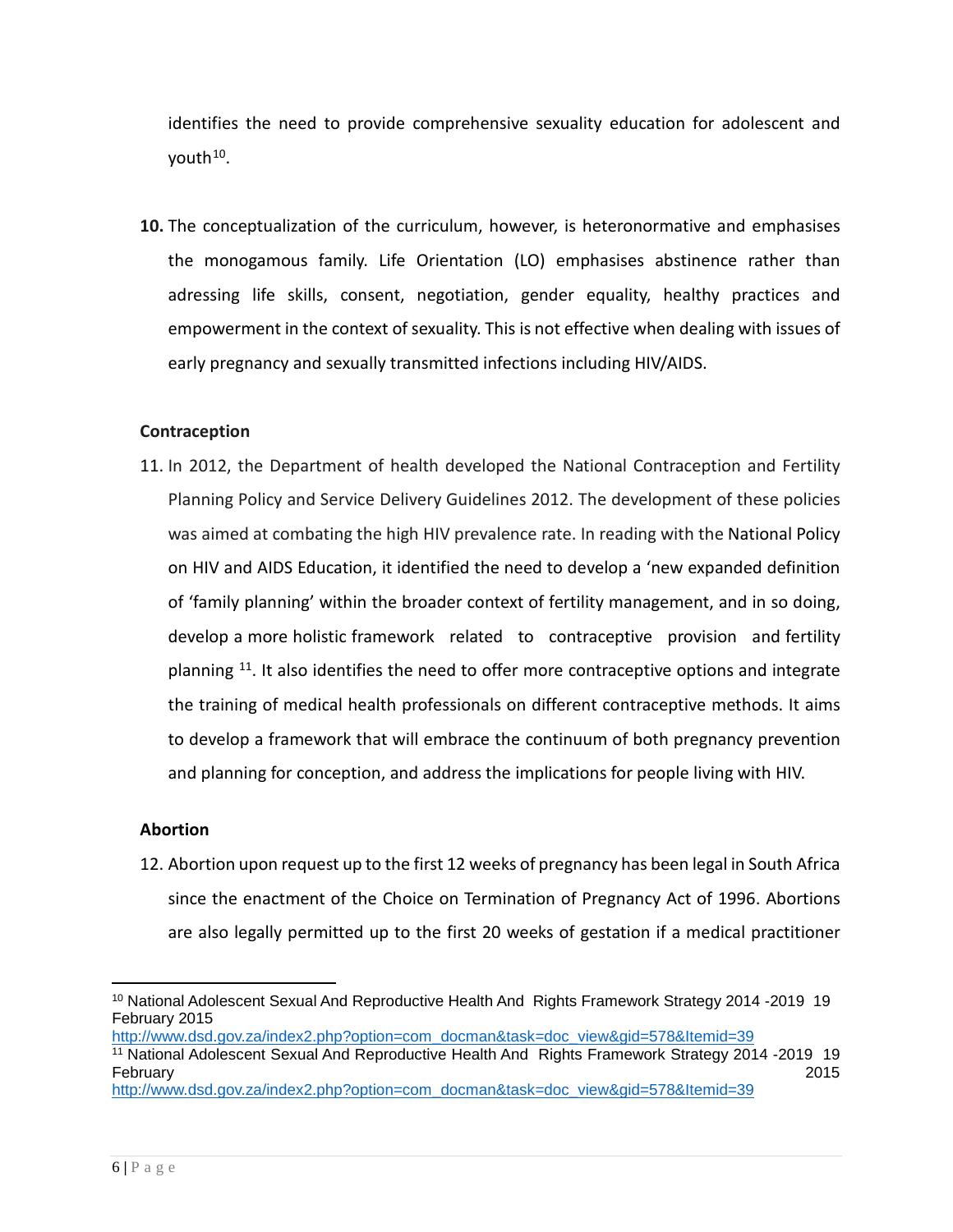certifies that "the continued pregnancy would significantly affect the social or economic circumstances of the woman".[12](#page-6-0)

- 13. Despite liberal abortion laws, unsafe abortions injure and kill many women in South Africa every year.<sup>[13](#page-6-1)</sup> Reports indicate that the rate of illegal abortions is increasing, with an estimated 52-58% of abortions in South Africa procured illegally.<sup>[14](#page-6-2)</sup> A 2014 study revealed that women continue to resort to unsafe and illegal ('backstreet') abortions because of limited reproductive healthcare facilities, especially in rural areas, fear of ill-treatment by healthcare workers and lack of confidentiality and social stigmatisation of abortion.<sup>[15](#page-6-3)</sup>
- 14. Many teenagers, for various reasons such as late testing, only determine they are pregnant after 12 weeks and find it difficult to procure second-trimester abortions. This is because The Act provides that only doctors can terminate a pregnancy after 12 weeks and only under specific circumstances and this procedure requires admission. Teenagers are usually not aware that the consent of the legal guardian or parent is not mandatory.
- 15. The Act makes provisions for optional counselling before the procurement of an abortion. However, women and especially teenagers, resort to initiating the procedure on their own with misoprostol and after that experience abnormal bleeding requiring immediate medical assistance. Some doctors refused to attend these women, especially if they suspected that the bleeding was the result of unlawful termination of pregnancy as the Health Professions Council of South Africa issued a directive stating that any services provided by a doctor in such circumstances would be viewed as misconduct.<sup>[16](#page-6-4)</sup> This leads

 $\overline{a}$ 12Choice on Termination of Pregnancy Act of 1996, section 2(1)(b)(iv).

<span id="page-6-1"></span><span id="page-6-0"></span><sup>13</sup>Marie Stopes South Africa 'Avoiding illegal/unsafe abortions: what every woman need to know to stay safe' available at [http://www.mariestopes.org.za/wp-content/uploads/2013/12/MSSA-Illegal-Abortions-](http://www.mariestopes.org.za/wp-content/uploads/2013/12/MSSA-Illegal-Abortions-Brochure.pdf)[Brochure.pdf](http://www.mariestopes.org.za/wp-content/uploads/2013/12/MSSA-Illegal-Abortions-Brochure.pdf) (accessed 26 August 2016).<br><sup>14</sup> B Capazorio 'Abortion

<span id="page-6-3"></span><span id="page-6-2"></span><sup>14</sup> B Capazorio 'Abortion hacks still kill in SA' available at <http://www.timeslive.co.za/thetimes/2014/07/14/abortion-hacks-still-kill-in-sa> (accessed 26 August 2016). 15R Jacobs & N Hornsby 'Why aren't women getting safe abortions?' (2014) 104 *South African Medical Journal* 857.

<span id="page-6-4"></span><sup>16</sup> RE Mhlanga 'Abortion: developments and impact in South Africa' (2003) 67 British Medical Bulletin 115- 126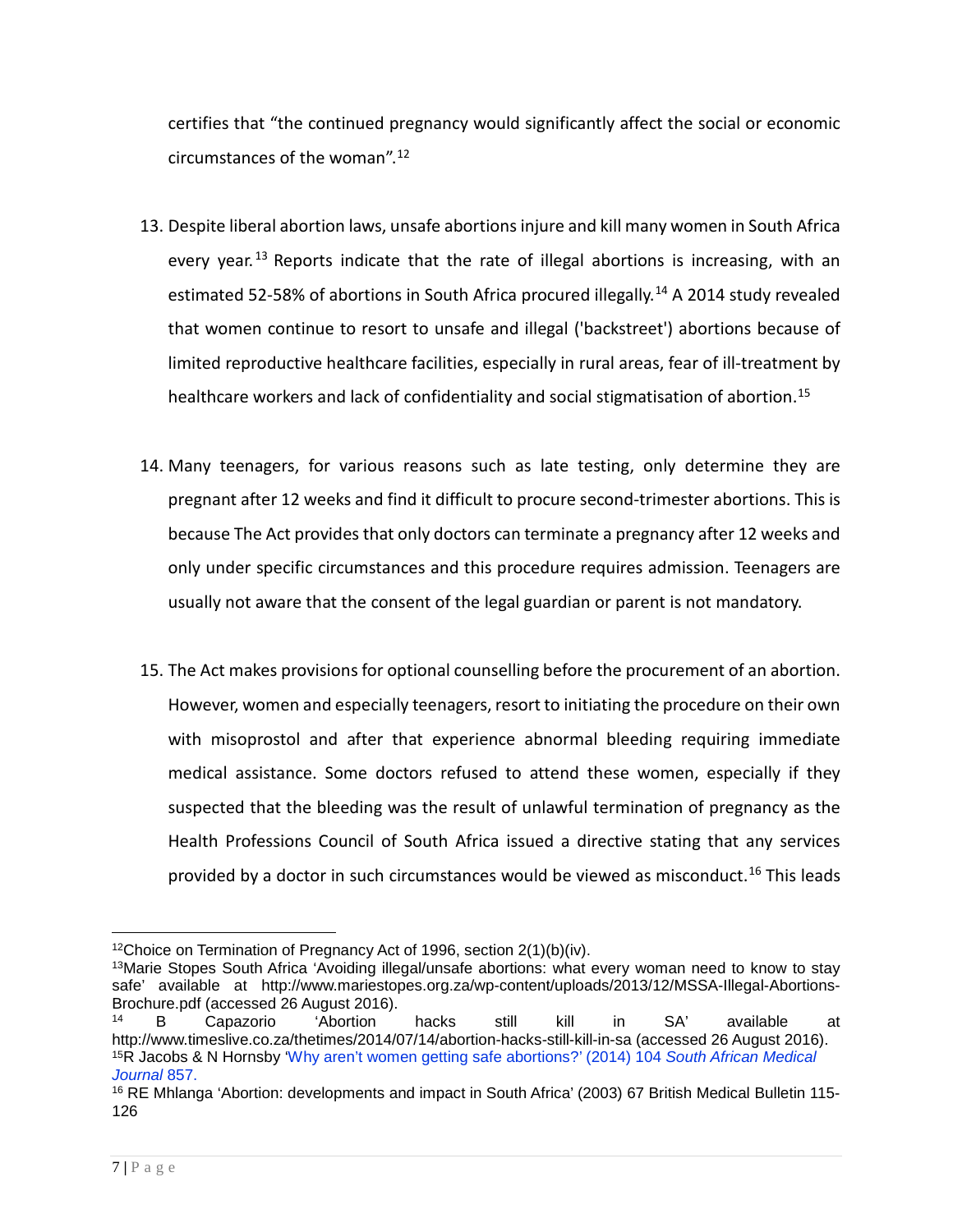to high maternal mortality with up to 9.5% of maternal deaths resulting from abortion complications. Many sex workers are forced to procure illegal abortions due to the continued criminalization of sex work. Gender non-conforming and trans persons who become pregnant find it difficult to procure abortions due to late testing or lack of informed and sensitised health care providers who often discriminate against them.

16. There is only one state that has medical guidelines for abortions in South Africa and only 40% of abortion facilities are operational in South Africa. This is due in large part to the lack of trained medical workers able to provide safe abortions. 70% of abortions are performed by nurses, and 17% of second-trimester abortions are initially started as backstreet abortions.

# **Gender Based Violence / Violence against Women**

## **Sexual violence**

- 17. Although South Africa had made significant advancement in the protection and promotion of the rights of women, there are still large gaps that need to be addressed. The forms of violence suffered by women in South Africa are often brutal, particularly due to the multiple and intersecting forms of discrimination faced by women and feminised people in highly patriarchal African families and societies. The government has ratified the Convention on Violence against women. In 2007 it also adopted a 365 national action plan to end gender violence and instituted a National Council against Gender Based Violence (NCGBV) to coordinate and manage various gender-based violence initiatives. It instituted Thuthuzela care centres (TCCs) to facilitate the counselling and medical care of rape victims as well as the ability to lodge cases with the police.
- 18. Despite the above mentioned governmental interventions, the scale of gender-based violence in South Africa is massive and unacceptable. The rate of homicide of women by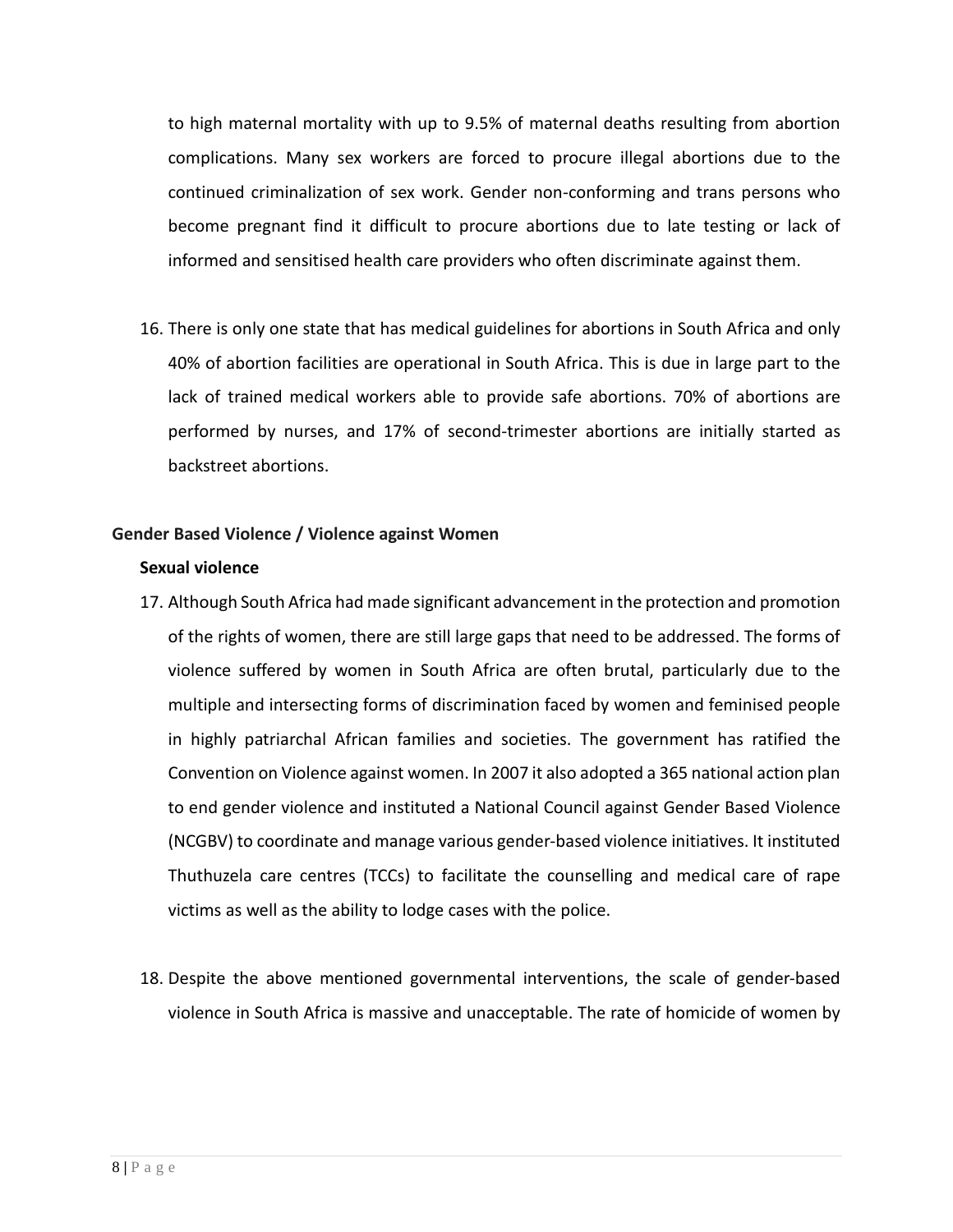intimate partners in South Africa is six times the global average.<sup>[17](#page-8-0)</sup> Even with widespread under-reporting, more than 53,000 sexual offences were reported to the police in 2015. $^{18}$  $^{18}$  $^{18}$ Research indicates that due to under-reporting of incidents, the actual number could be up to 9 times higher.<sup>[19](#page-8-2)</sup>

- 19. Although there is no reliable national data on the prevalence of intimate partner violence in South Africa as of yet, it is estimated that more than 40% of men disclose having been physically violent to a partner and 40-50% of women have also reported experiencing such violence, while 39% of girls report having undergone some form of sexual abuse such as unwanted touching, forced sex, or being exploited by much older men, before they were 18 years old.<sup>[20](#page-8-3)</sup> The prevalence of the epidemic of violence in South Africa is so high that KPMG estimates that it costs the country over R28 billion per annum, amounting to 1% of the GDP.
- 20. The National Council Against Gender-Based Violence (NCGBV) has been widely ineffective. Since its inception in 2012, it has been destabilised by political changes and lack of funding to execute its mandate. There has been no word on its status since 2014 when Minister Susan Shabangu was appointed as Minister of Women, and the Ministry failed to reconstitute the Council and provide an update on its status.
- 21. There has also been some concern that Thuthuzela Care Centre's (TCC's) are focused primarily on rape victims, giving less attention to victims of domestic violence.<sup>[21](#page-8-4)</sup> The emphasis lies with medical examinations and the administration of PEP, while

<span id="page-8-0"></span> $\overline{a}$ <sup>17</sup> Seedat, M., Van Niekerk, A., Jewkes, R., et al. (2009). Violence and injuries in South Africa: prioritising an agenda for prevention. *The Lancet,* 374, pp. 1011-1022.

<span id="page-8-1"></span><sup>18</sup> Crime Stats SA, 2015.

<span id="page-8-2"></span><sup>19</sup> Jewkes, R. and Abrahams, N. (2002). The epidemiology of rape and sexual coercion in South Africa: an overview. *Social Science and Medicine,* 55, pp. 153-166.

<span id="page-8-3"></span><sup>20</sup> Seedat, M., Van Niekerk, A., Jewkes, R., et al. (2009). Violence and injuries in South Africa: prioritising an agenda for prevention. *The Lancet,* 374, pp. 1011-1022.

<span id="page-8-4"></span> $21$  Ellsberg, M. et al. (2015). Prevention of violence against women and girls: what does the evidence say? *The Lancet,* 385, pp. 1555–1566.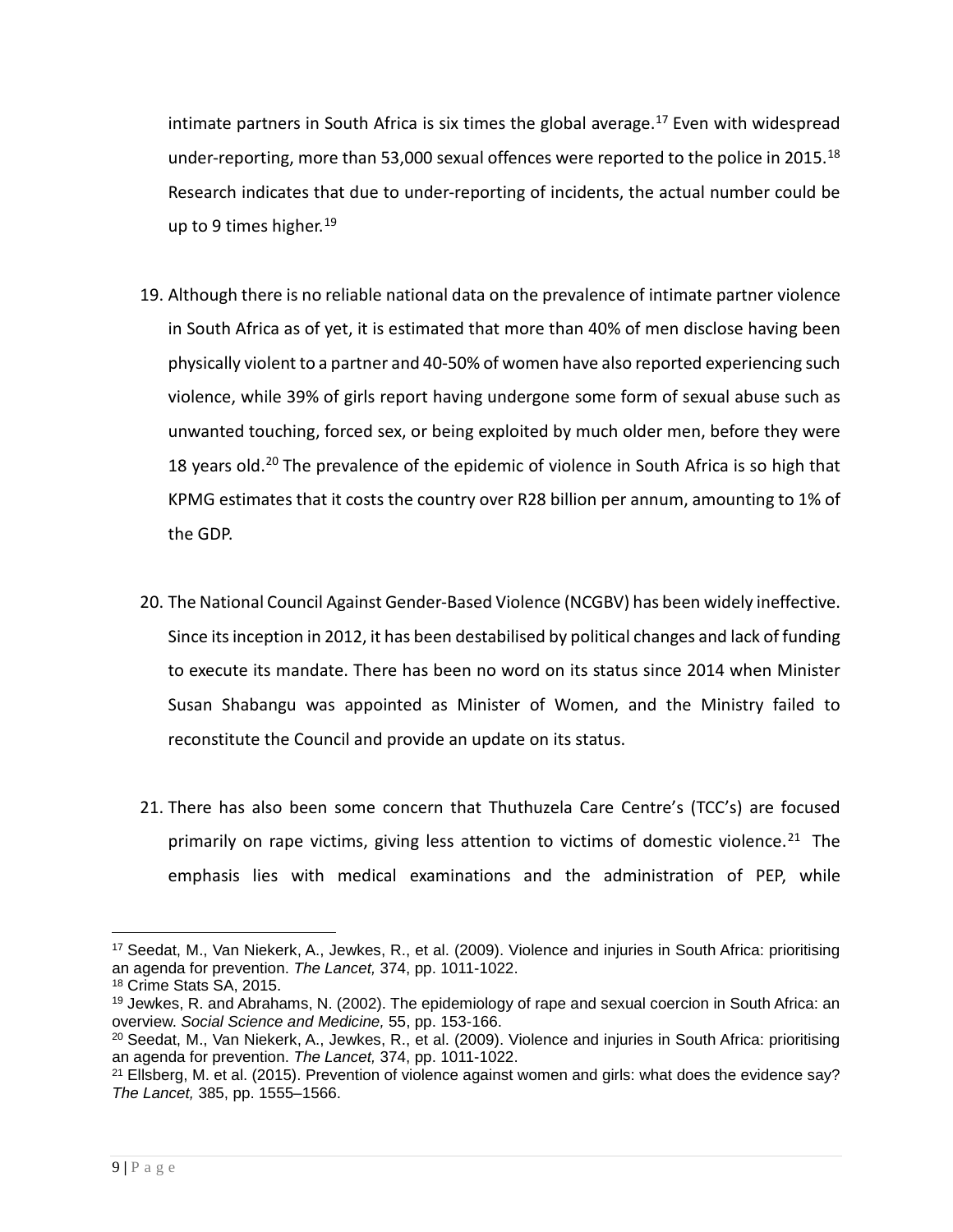psychological counselling may be left to the wayside. They also suffer from severe lack of funding further inhibiting their activities.

### **Sexual orientation and gender identity and expression**

22. Although the constitution of South Africa protects the rights of all persons to bodily integrity and equal protection of the law, many lesbians and bisexual women experience physical, sexual and social violence and discrimination in multiple spaces, including schools, churches, workplaces and other public and private spaces. Lesbians and bisexual women are routinely threatened, harassed, beaten, subjected to sexual violence and murdered. Even though the prevalence of high levels of violence against lesbians and bisexual women is well known to government and law enforcement officials, perpetrators of such crimes are rarely brought to justice, with very low levels of prosecutions and convictions. Widespread social prejudice against lesbians, including among the police, healthcare personnel and other government employees, results in secondary victimisation and ultimately leads to low levels of crime reporting and healthcare seeking behaviour.

#### **Sex work**

23. Sex work continues to be criminalised in South Africa under the Sexual Offences Act of 1957 while section 11 of the Criminal Law (Sexual Offences and Related Matters) Amendment Act 32 of 2007 also criminalises clients of sex workers. Many municipal bylaws also criminalise activities such as loitering and solicitation, which are mainly used to arrest sex workers.<sup>[22](#page-9-0),[23](#page-9-1)</sup> Criminalisation makes it difficult for sex workers to access essential services such as healthcare and police protection from violence. This has led to a disproportionate increase in HIV infection rates among sex workers and other forms of violence.

 $\overline{a}$ 

<span id="page-9-0"></span><sup>22</sup>Sex Workers Education and Advocacy Taskforce (SWEAT) 'Sex workers experiences and sex workers ability to access services and justice' (2015) 5-6;

<span id="page-9-1"></span><sup>&</sup>lt;sup>23</sup> Women's Legal Centre (WLC) 'Police abuse of sex workers: Data from cases reported to the Women's Legal Centre between 2011 and 2015' (2016) 10-11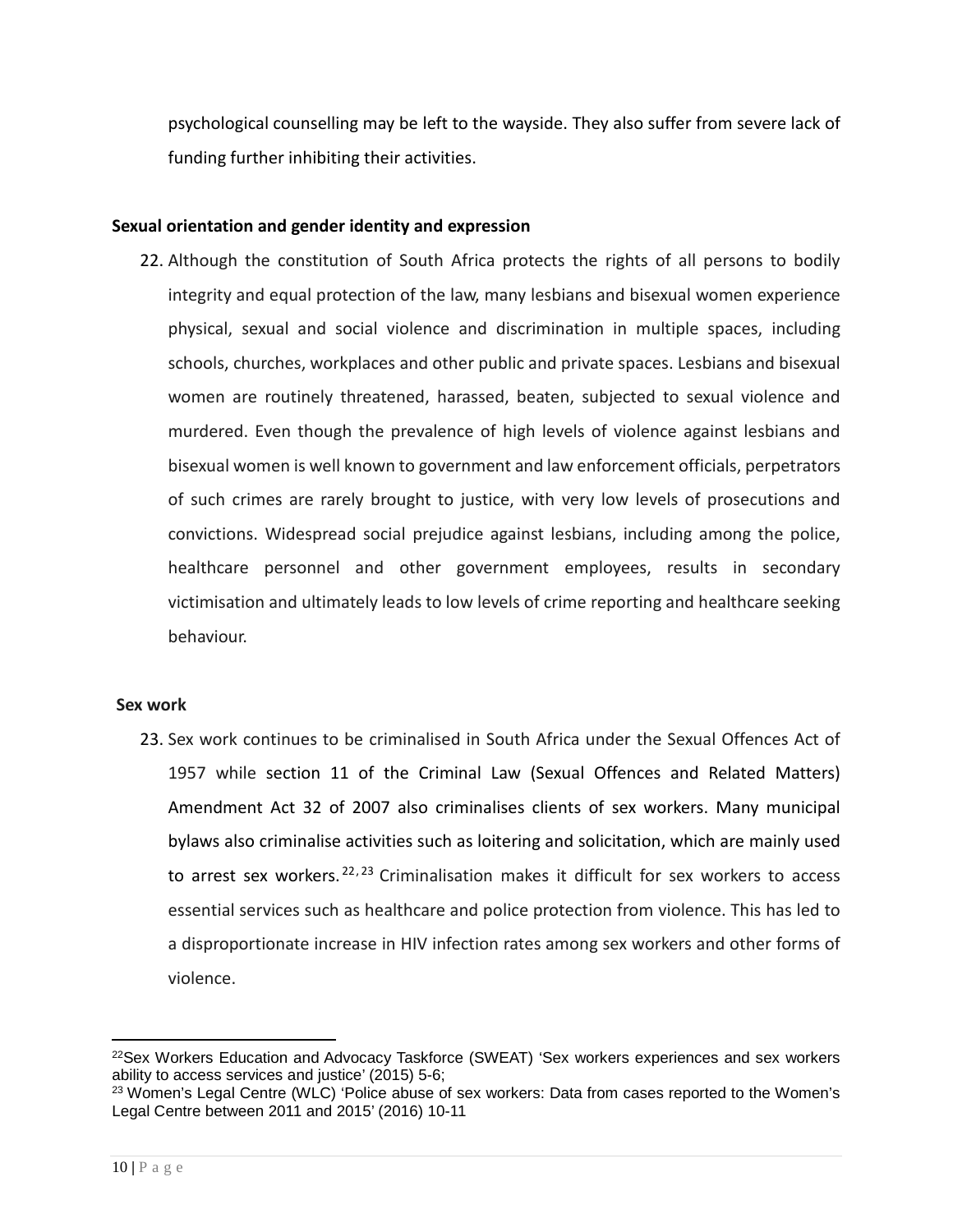- 24. Sex workers are routinely subjected to harassment, abuse and violence by clients, the police, the public, their intimate partners, and healthcare providers. Nearly 700 human rights violations against sex workers were reported to the hotline operated by the Sex Workers Education and Advocacy Taskforce (SWEAT), South Africa's leading sex workers' rights organisation, and the Women's Legal Centre in 2014 alone. These include '25 incidents of rape, 39 murders, 150 assaults by sex workers' clients or partners, 65 assaults by members of the South Africa Police Service (the police), 5 incidents of theft by the police, 23 incidents of harassment by clients' or partners and 329 incidents of harassment by the police<sup>[24](#page-10-0)</sup>.
- 25. In some instances, the police arrest sex workers solely for possessing condoms in order to extort money and sexually exploit them, making some sex workers afraid to carry condoms for fear of harassment. This increases the risk of HIV and other STIs among sex workers and their clients as well as unwanted pregnancies.<sup>[25](#page-10-1)</sup> Police are also known to directly deter sex workers from accessing healthcare by following sex workers to mobile clinics and arresting them, and, in some instances, taking arrested sex workers to clinics to humiliate them and endanger their lives and safety by exposing them as sex workers to the public.<sup>[26](#page-10-2)</sup>
- 26. Sex workers who are arrested and detained are kept in dirty cells without food, water, adequate toilet facilities and blankets and are denied the right to receive visitors and make phone calls.<sup>[27](#page-10-3)</sup> Most sex workers are reluctant to report rights violations, especially when the perpetrators are police officers who may subject victims who report violations to further victimisation.

 $\overline{a}$ 

<span id="page-10-0"></span><sup>24</sup>SWEAT (n… above) 7.

<span id="page-10-3"></span><span id="page-10-2"></span><span id="page-10-1"></span><sup>25</sup>As above, 10. See also Open Society Foundations 'Criminalizing condoms: how policing practices put sex workers and HIV services at risk in Kenya, Namibia, Russia, South Africa, the United States and Zimbabwe' (2012). 26SWEAT (as above) 11. 27WCL (n… above) 18.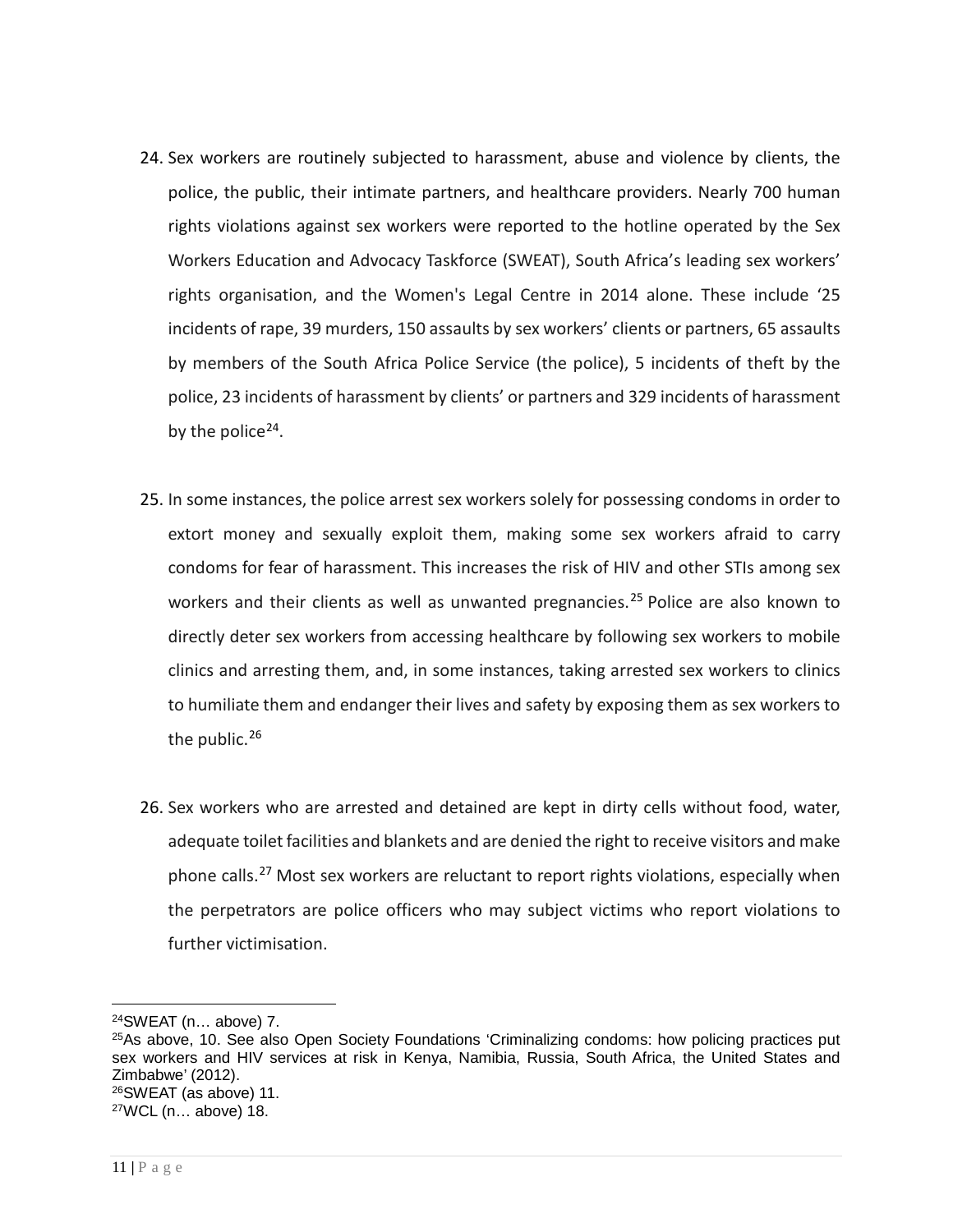- 27. There is also a high social stigma attached to sex work, which needs to be addressed through sensitization of the general public. Criminalisation further increases stigmatisation, which negatively impacts on access to healthcare by sex workers who are subjected to discriminatory attitudes by health care workers.
- 28. Sex workers face the additional risk of having their children taking away by social workers because they engage in a criminalised activity. Sex workers who are arrested are not given the opportunity to call relatives or friends to temporarily take care of their children, which may sometimes lead to a charge of child neglect and a basis for social services to take their children from them. The stigmatisation of sex workers also leads to discrimination against children of sex workers.
- 29. The Commission for Gender Equality of South Africa recommended the decriminalisation of sex work in 2013 to enable sex workers to enjoy their constitutional rights to dignity, freedom and security of the person as well as to freedom of trade, occupation and profession guaranteed in the South African Constitution.<sup>[28](#page-11-0)</sup> There are also efforts toward implementing the National Sex Worker Sector Plan of the South African National Aids Council, which indicates some commitment on the part of the government to work towards the decriminalisation of sex work in South Africa.
- 30. There is a difference between sex work which involves consensual sex between adults and sex trafficking, which is a major abuse of human rights. Anti-trafficking rhetoric, combined with the erroneous conflation of trafficking with all sex work, often leads to generalised police crackdowns on sex workers resulting in human rights abuses. Sex

<span id="page-11-0"></span> $\overline{a}$ <sup>28</sup>Commission for Gender Equality 'Decriminalizing sex work in South Africa: The official position of the Commission for Gender Equality (2013). Decriminalization of sex work is supported by World Health Organisation, UNAIDS, UNFPA, UNDP, Amnesty International, Global Network of Sex Work Projects (NSWP) and local NGOs including Sex Workers Education and Advocacy Task force (SWEAT), SISONKE (movement for sex workers by sex workers), Women's Legal Centre and Sonke Gender Justice as well as the Women's League of the governing African National Congress.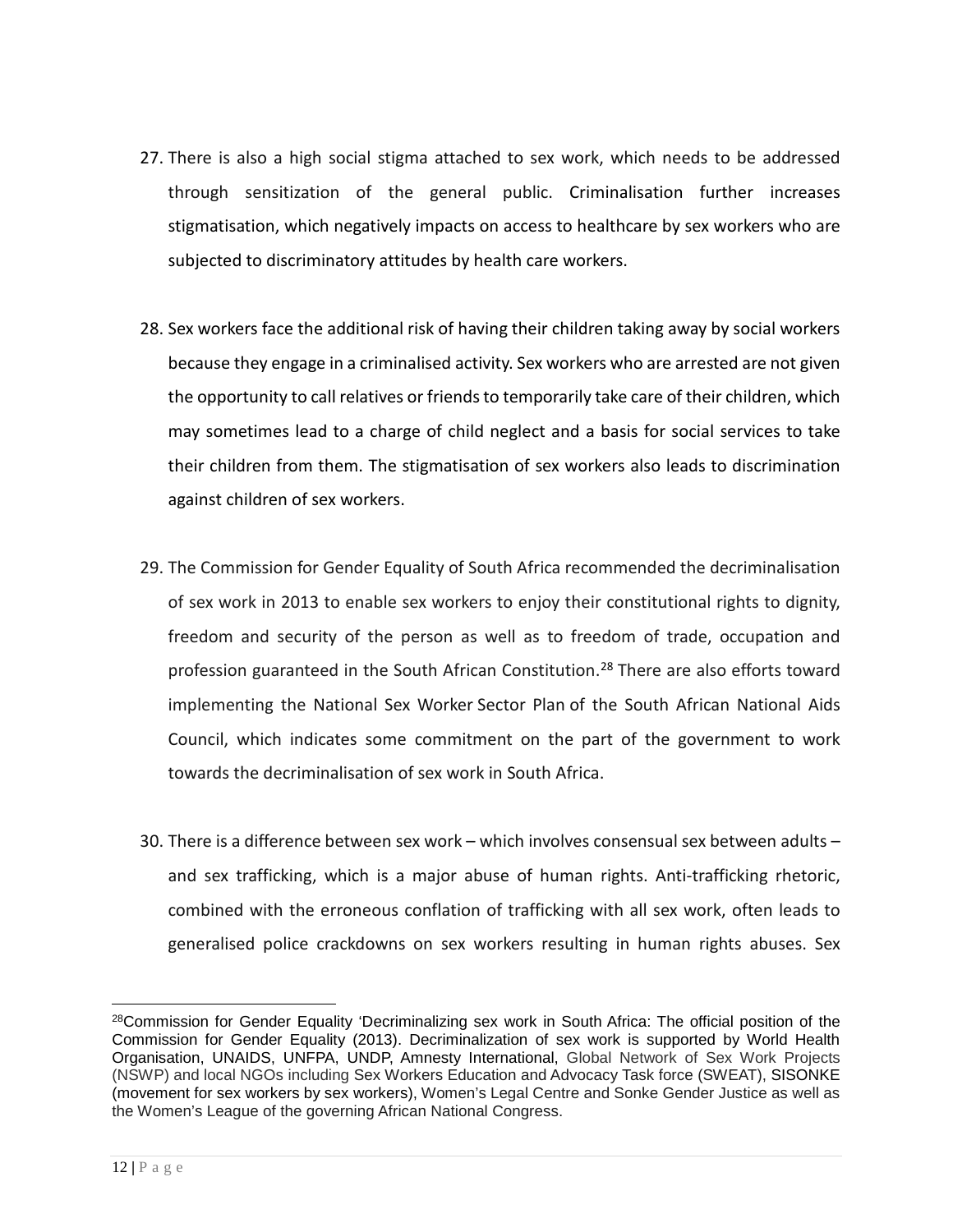workers are more likely than social workers or the police to become aware of trafficking, adults or children being forced into selling sex other coercive practices, have a strong interest in preventing these practices, and are often highly effective in doing so.

## **HIV and AIDS**

- 31. With 6 million people living with HIV in 2015,  $29$  South Africa remains the epicentre of the HIV and AIDS epidemic. The global HIV and AIDS fight cannot be won without a decisive victory in South Africa.[30](#page-12-1) South Africa has the largest antiretroviral treatment programme in the world, with an estimated 2.6 million people on anti-retroviral drugs (ARVs) in 2014 and 92% of HIV-positive pregnant women receiving ARVs, reducing mother-to-child transmission to less than  $3\frac{1}{3}$  Despite this encouraging trend, the scourge of the HIV epidemic is far from over, with more than 3 million persons living with HIV/AIDS having no access to ARVs. Additionally, prevention interventions have not been successful, with between 350,000 – 500,000 new infections occurring annually.<sup>[32](#page-12-3)</sup>
- 32. HIV has been identified as the leading cause of death among women of reproductive age<sup>[33](#page-12-4)</sup> and 32% of all maternal deaths are attributed to HIV related causes<sup>[34](#page-12-5)</sup>. Although the South African Policy Guidelines for HIV Counselling and Testing (2010) provide for voluntary testing, women are often coerced into being tested for HIV because they are pregnant. Other women have been subjected to 'routine testing' where the lack of consent resulted in denial of access to other medical services. During counselling, the information is

<span id="page-12-0"></span> $\overline{a}$ 29Statistics South Africa 'Mid-year population estimates 2015 (2016) 1.

<span id="page-12-1"></span><sup>30</sup>PS Navario et al 'Special report on the state of HIV/AIDS in South Africa: The country's leading experts weigh in on the status, of treatment, prevention and resourcing at the epicentre of the epidemic' 2. Available at [http://www.cssr.uct.ac.za/sites/cssr.uct.ac.za/files/pubs/South\\_Africa\\_HIV\\_strategy\\_GHMag.pdf](http://www.cssr.uct.ac.za/sites/cssr.uct.ac.za/files/pubs/South_Africa_HIV_strategy_GHMag.pdf) (accessed 26 August 2016).

<span id="page-12-2"></span><sup>31</sup> SSA Karim 'The HIV epidemic: Progress & challenges' (2014) 13 available at [http://www.sahivsoc.org/Files/Fri\\_Salim\\_Karim-the-HIV-Epidemic-Progress-and-challenges.pdf](http://www.sahivsoc.org/Files/Fri_Salim_Karim-the-HIV-Epidemic-Progress-and-challenges.pdf) (accessed 26 August 2016).

<span id="page-12-3"></span><sup>32</sup>Navario (n 16 above)

<span id="page-12-4"></span><sup>33</sup> Women and HIV/AIDs retrieved at [http://www.avert.org/professionals/hiv-social-issues/key-affected](http://www.avert.org/professionals/hiv-social-issues/key-affected-populations/women)[populations/women](http://www.avert.org/professionals/hiv-social-issues/key-affected-populations/women)

<span id="page-12-5"></span> $34$  http://apps.who.int/iris/bitstream/10665/194254/1/9789241565141\_eng.pdf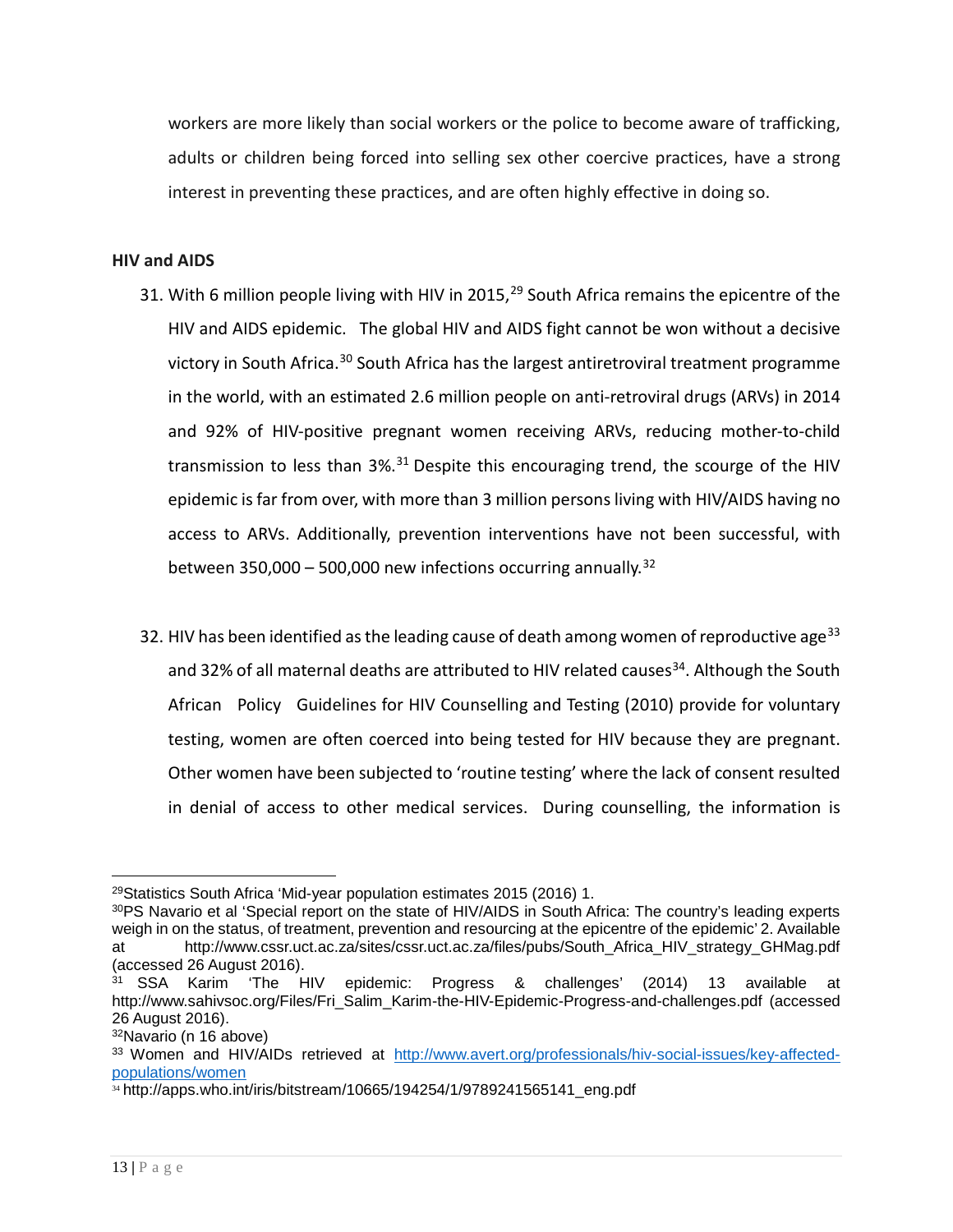disproportionately focussed on the benefits of HIV testing for the fetus, rather than the woman. There is pressure put on women to disclose their HIV status to their partners or family members leading to stigmatisation. Testing is often targeted mostly at women due to reproductive health considerations, and there is much stigma attached to unplanned pregnancy and testing positive for HIV. This is more prevalent in rural areas where women often feel as though they are unable to negotiate or relate with their healthcare providers effectively.<sup>[35](#page-13-0)</sup> It has also been noted that the indicators have changed on the cause of maternal death and morbidity, with the number of fatalities being collated without disaggregated data on how many deaths result from HIV and AIDS related complications.

- 33. Sex workers are well-informed about their sexual health but due to violence from clients and other risks, they are routinely exposed to sexually transmitted disease and at risk of contracting HIV andAIDS. Requests for Pre-Exposure Prophylaxis(PrEP) is often frowned upon as it is seen as proof of sex work. It is difficult for sex workers to get ARV's, with only one-quarter of HIV-positive sex workers having access to ARV's and HIV treatment due to the stigma and criminalization of sex work.<sup>[36](#page-13-1)</sup> Furthermore, sex workers who are arrested or detained are often denied continuous access to ARVs. The South Africa National Aids Council (SANAC) will launch a comprehensive plan targeting HIV transmission and protection of persons who undertake sex work in 2017 in attempts to alleviate the situation.
- 34. There are 48 documented cases of HIV positive women subjected to forced sterilisation between 1986 and 2015. Some of these women were coerced to undertaking sterilisation in their third trimester or while in labour. The Sterilization Act expressly provides for informed consent after the proper information has been given. In many cases, the

<span id="page-13-0"></span> $\overline{a}$ <sup>35</sup> J Kehler et.al 'Where are the human rights for pregnant women: Scale-up of provider-initiated HIV testing and counselling of pregnant women: The South African experience' (2010) Aids Legal Network. Retrieved at<http://www.childlinesa.org.za/wp-content/uploads/hiv-testing-in-pregnancy.pdf>

<span id="page-13-1"></span><sup>36</sup> B Ngcaweni& F Abdullah ' Op-Ed: Coming to the aid of sex workers' (March 3 2016) retrieved at .http://www.dailymaverick.co.za/article/2016-03-13-op-ed-coming-to-the-aid-of-sexworkers/#.V94hJSS524k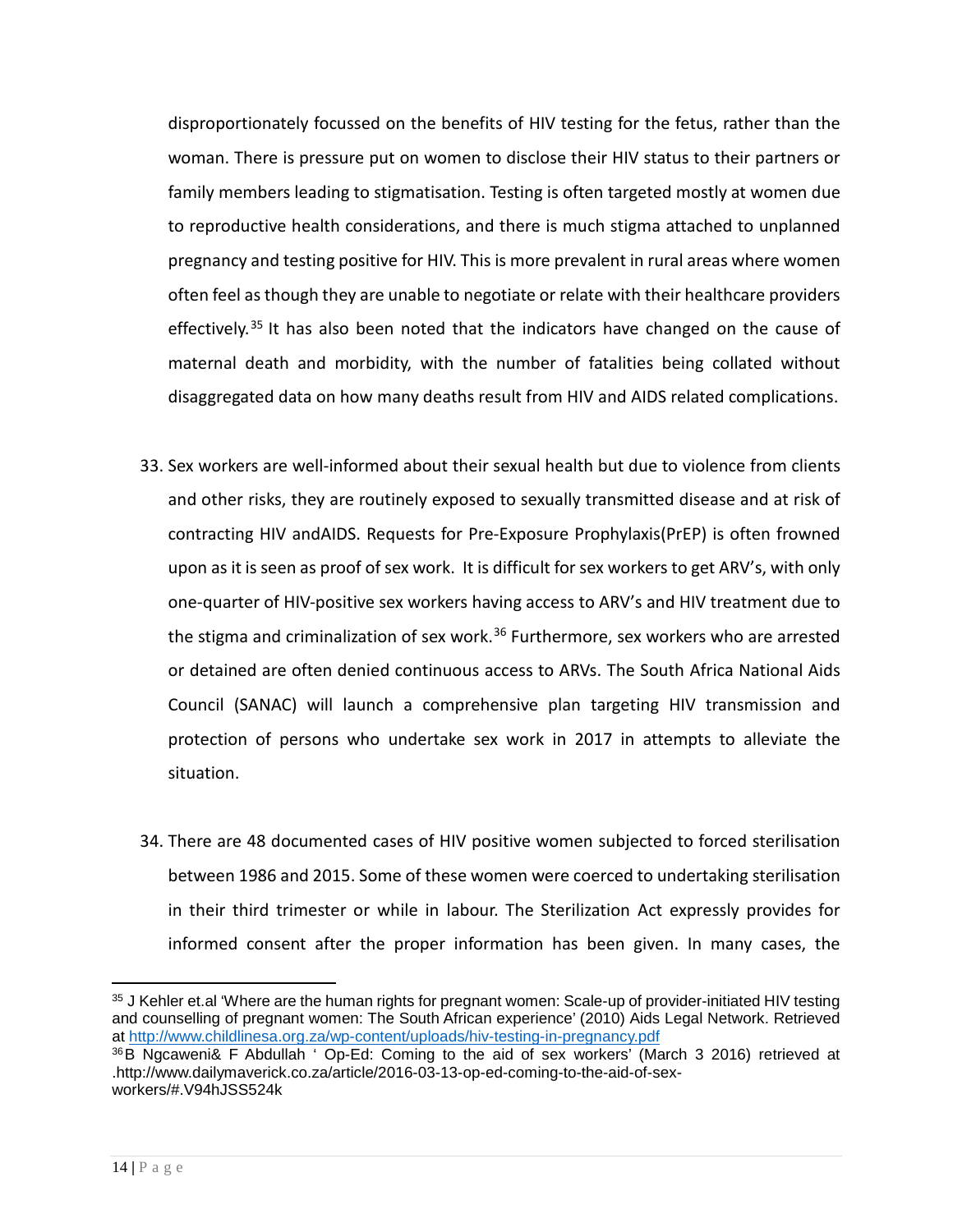healthcare practitioner did not provide all the information. Women are coerced through fear that the children will be orphaned by the woman's death or are stigmatised for wanting to have a child while living with HIV and AIDS.<sup>[37](#page-14-0)</sup>

35. In 2000, the Department of Correctional Services developed an HIV/AIDS policy and strategy covering prisoners and prison staff. It provided that condoms should be available to prisoners at all times. Prisoners living with HIV and AIDS were not to be discriminated against because of their health status and all detainees should receive counselling on how to prevent transmission upon release.<sup>38</sup> The transmission of HIV is high in prisons due to overcrowding, shortages, corruption, and the presence of juveniles alongside adult prisoners and inadequate nutrition and health services. The stigma attached to homosexuality and men who have sex with men in prison also exacerbates the issue. The prisons do not provide ARV's and other treatment or condoms routinely to prisoners.<sup>39</sup>

# **Recommendations**

#### **Adolescent sexuality**

- 36. The South African department of Education should implement a comprehensive sexuality and reproductive health education framework as part of the school curriculum for youth and sensitise them on their sexual and reproductive health rights, prevention of sexual and intimate partner violence, gender equality, human rights, non discrimination on the basis of sexual orientation or gender identity, prevention of STIs including HIV as well as the use of contraceptives to prevent unwanted and unplanned pregnancies.
- 37. National Adolescent Sexual and Reproductive Health and Rights Framework Strategy should be implemented through measured policy frameworks that deal with the particular issues affecting adolescents' sexual activity and sensitise and train healthcare

<span id="page-14-0"></span> $\overline{a}$ 37 Joan Koka(not her real name) in 'Forced' sterilisation of HIV women violates rights (19 Mar 2015) Bhekisisa Centre for health journalism retrieved at [http://bhekisisa.org/article/2015-03-19-forced](http://bhekisisa.org/article/2015-03-19-forced-sterilisation-of-hiv-women-violates-rights)[sterilisation-of-hiv-women-violates-rights](http://bhekisisa.org/article/2015-03-19-forced-sterilisation-of-hiv-women-violates-rights)

<span id="page-14-1"></span><sup>38</sup> Chapter 15: The rights of Prisonerse retrieved at http://section27.org.za/wpcontent/uploads/2010/04/15Manual.pdf

<span id="page-14-2"></span><sup>39</sup> Health system trusts 'The challenge of HIV in Prisons' Retrieved at http://www.hst.org.za/news/challenge-hiv-prisons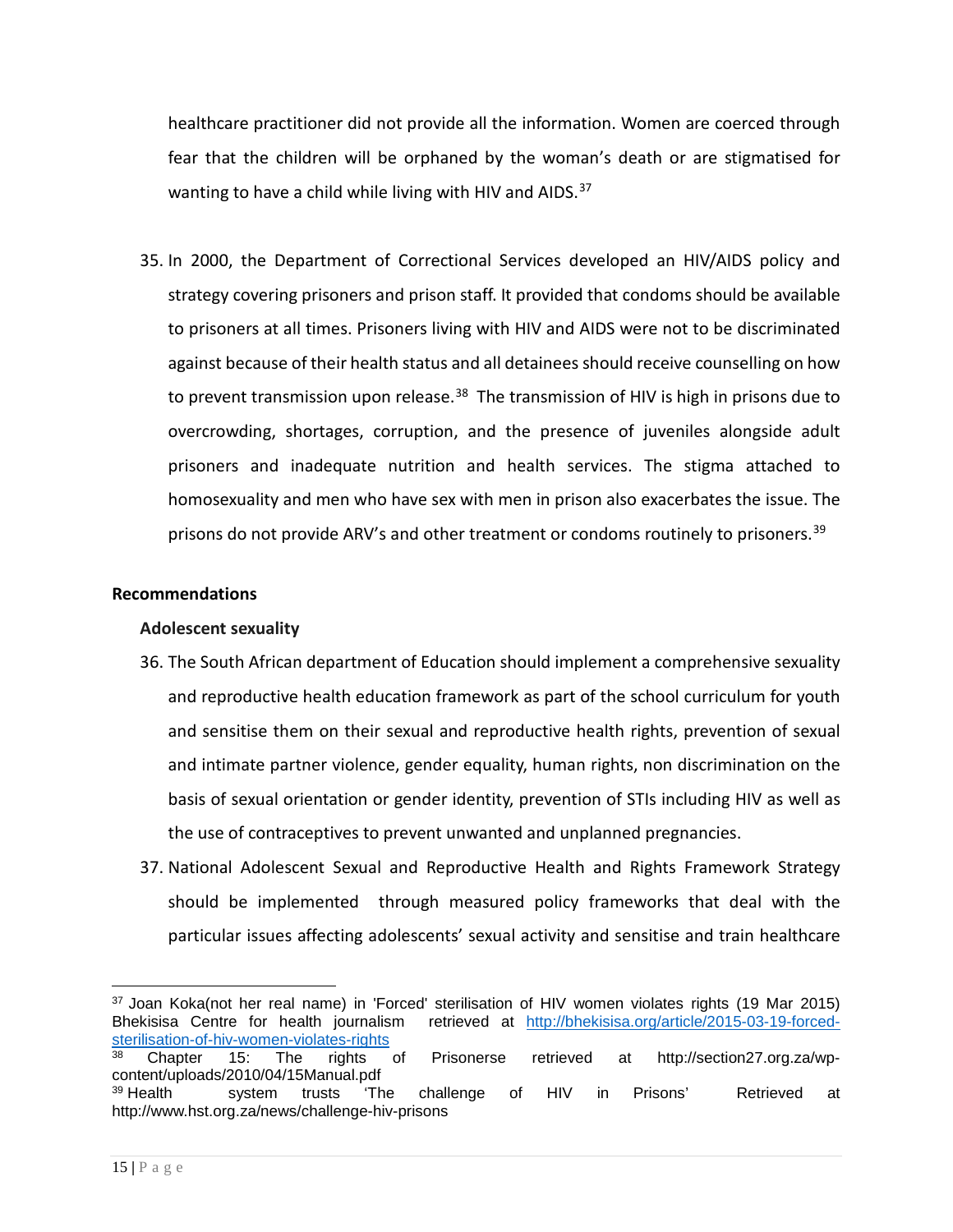providers to cater to the sexual and reproductive health needs of adolescents, including in rural areas.

38. The Department of Health and Welfare should increase provisions for youth friendly service delivery on sexual and reproductive health rights of all adolescents and young persons, in both urban and rural areas, in their education curricula as well through the healthcare practitioners in the schools and provide specific access to contraception.

#### **Gender based violence**

- 39. The State should effectively implement appropriate national education and advocacy programmes measures to ensure that all the legislation and policies relating to genderbased violence are enacted – including against individuals and groups with non-normative sexualities and gender expression – especially rape and other forms of violence against lesbians as a form of gender-based violence that is prohibited by law, in order to encourage attitudinal change
- 40. The Independent Police Investigative Directorate should present oversight of policing practices to ensure sufficient and efficient police response to individuals and within communities to prevent abuse of institutional power by working with the public through either the establishment of a civilian police oversight board or a system of independent monitoring and evaluation annually on the police performance.
- 41. The state should enact policies that require law enforcement agencies, the National Prosecuting Authority and judicial officers to receive adequate training on how to diligently investigate and prosecute all cases of gender-based violence, including those on the grounds of real or perceived sexual orientation and gender identity and expression, in a timely manner to serve as a deterrent to other potential offenders.
- 42. The South African Police Service (SAPS) should provide statistics on gender-based violence that are disaggregated according to the nature of the crime, the motivation of the perpetrator, the ages of the victims and the increased incidence of a particular crime in an area. These statistics should be published every six months or quarterly and should be collated with the statistics from the Department of Health, the Department of Justice and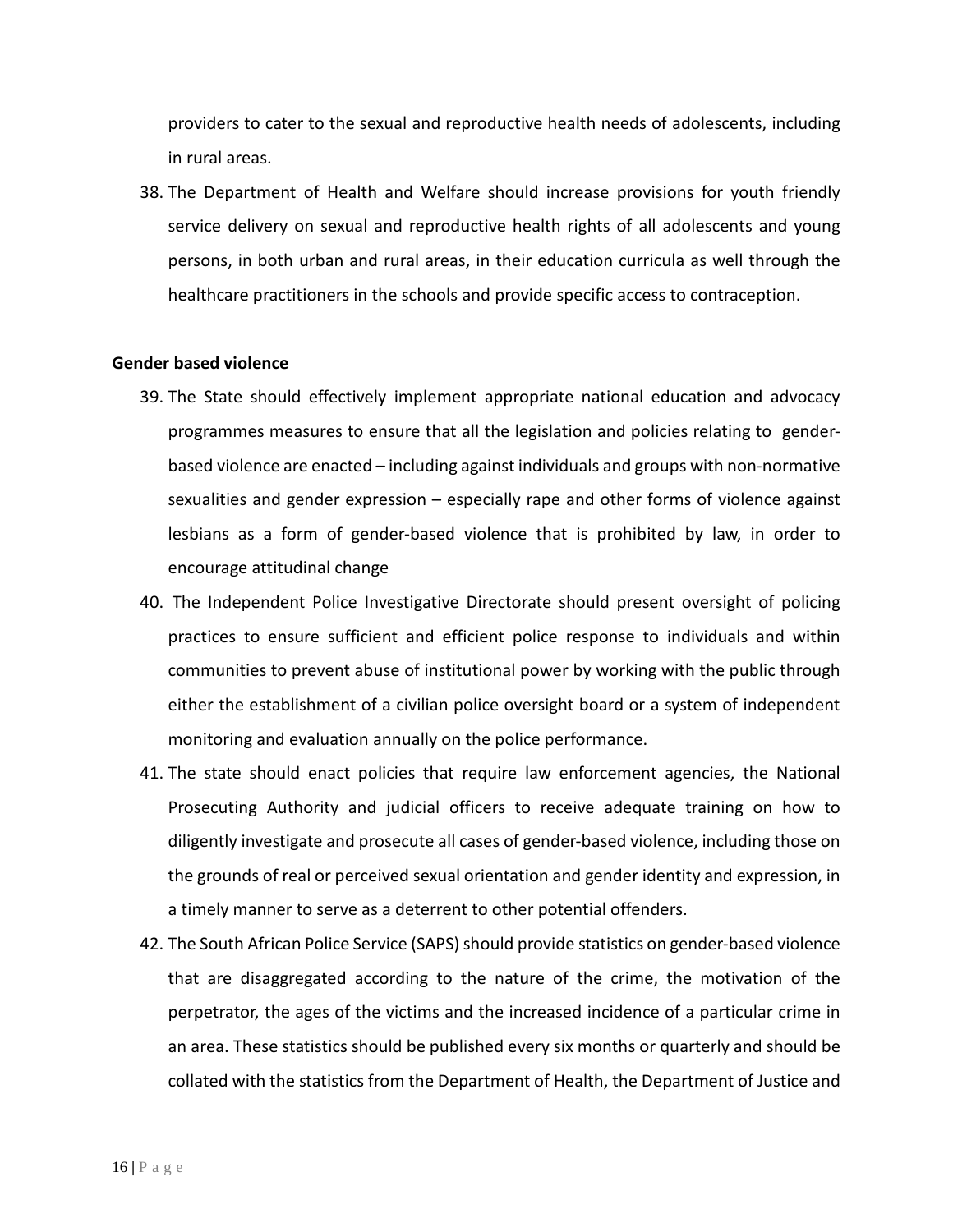other relevant departments. The SAPS should avoid underreporting to meet indicators of social crime prevention. The increased number of gender-based violent crimes is not an indication of more crime, but rather it is a sign of more reporting of these types of crimes which is a positive indicator.

43. The Judiciary should allocate specialised courts and report mechanisms for survivors of gender-based violence perpetrated by the organs such as the police as well as offer court appointed psychosocial counsellors for victims of these types of crimes. This would effectively standardise the reporting of these offences to the police and ensure safe and unbiased service provision.

## **Sex work**

- 44. The state should repeal the Sexual Offences Act of 1957 and section 11 of the Criminal Law (Sexual Offences and Related Matters) Amendment Act 32 of 2007, which criminalise sex work and the clients of sex workers, respectively, as well as relevant provisions of municipal bylaws and city ordinances which make it impossible or difficult for sex workers to work.
- 45. The state should decriminalise all aspects of sex work and recognise it as a legitimate form of work
- 46. The South Africa Police Service should take all appropriate measures to protect sex workers against violence and other forms of human rights violations.
- 47. Government bodies, namely the Department of Justice and Correctional Services, the South African Police Services and the National Prosecuting Authority should collect and disaggregate data including number of sex workers, clients and brothel owners arrested/charged/prosecuted.
- 48. Recognise the vulnerability of sex workers to violence and allocate a senior police officer in every district to investigate crimes against sex workers.
- 49. The Independent Police Investigative Directorate should take immediate action against any police officer implicated in corruption or violence against sex workers including